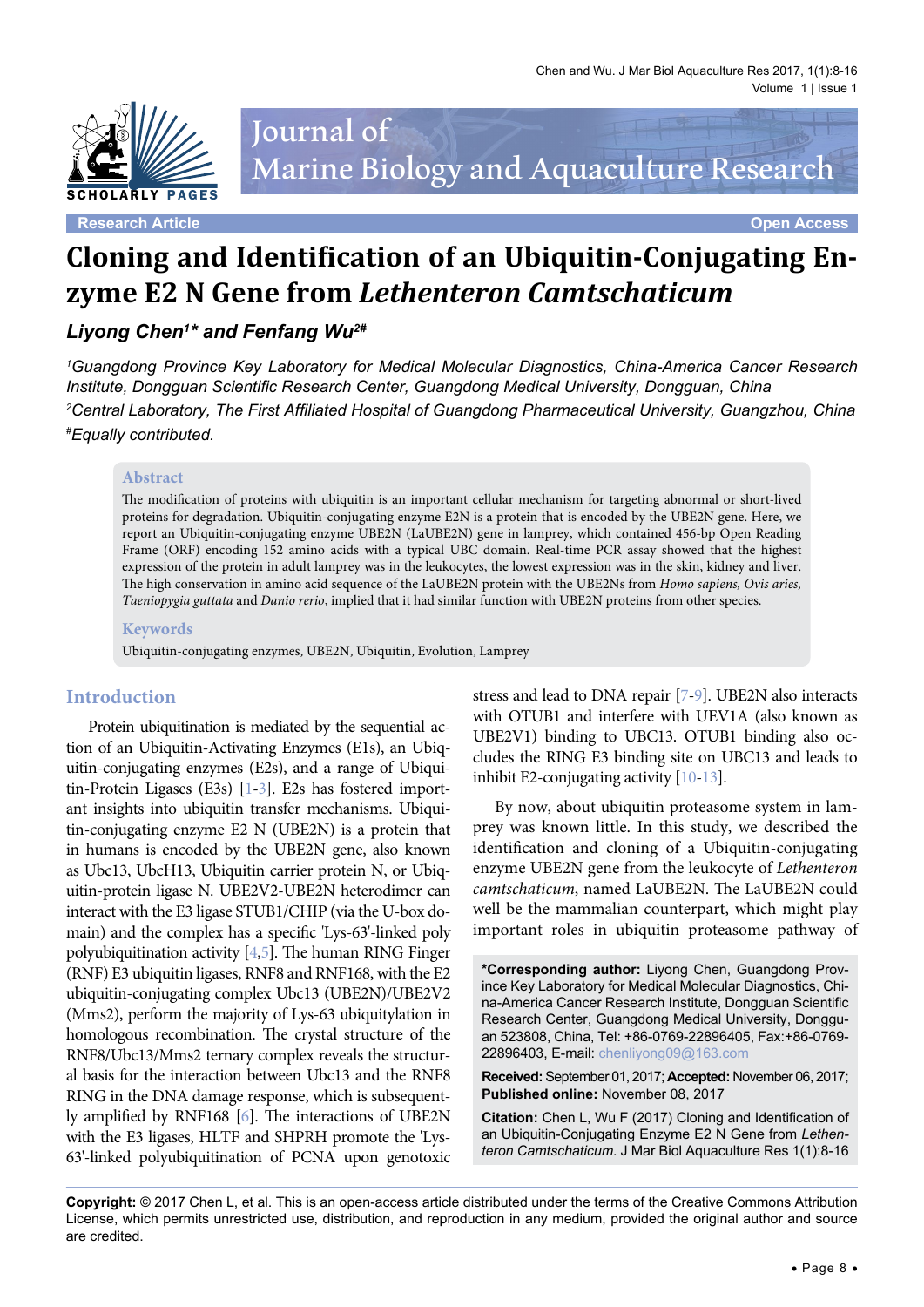

#### lamprey lymphocyte.

## **Material and Methods**

#### **Animals**

Adult *Lethenteron camtschaticum* (male and female, about 48-60 cm in length) were obtained from the Heilongjiang River region of Heilongjiang province, China. These lampreys were kept in Fiber Reinforced Plastic (FRP) tanks with freshwater at 4~16 °C before the experiments.

#### **Separation of lamprey leukocytes**

Peripheral blood was collected from the caudal subcutaneous sinus of the animal, and the leukocytes were enriched by Ficoll-Paque gradient centrifugation. In brief, the peripheral blood was first diluted with two volumes of D-Hanks, and the mixture was slowly applied onto the surface of the Ficoll-Paque medium (1.092 g/ ml) in a centrifuge tube. After centrifugation at  $160 \times g$ for 10 min, the band formed at the interface between the Ficoll-Paque and the overlying solution, which consisted of the cells, was collected and diluted with another five volumes of D-Hanks followed by further centrifugation. The precipitate at the bottom of the tube was collected and preserved at -80 °C in cryoprotectant containing 10% DMSO and 90% FBS for real-time PCR analysis.

## **Cloning of Ubiquitin-conjugating enzyme LaU-BE2N cDNA**

Unless specified, the enzymes, cloning kits and vectors used in this study were all purchased from TaKaRa Bio Inc. [\(http://www.takara-bio.com/](http://www.takara-bio.com/)) the total RNAs of the leukocytes were extracted with RNA isolation kit, and then converted into complementary cDNAs with reverse transcriptase in TaKaRa cDNA Library Construction Kit. The cDNA were cloned into a pAP3neo Vector and sequenced. Based on the analysis of leukocyte ESTs library, an Ubiquitin-conjugating enzyme UBE2N homologs in *Lethenteron camtschaticum* was confirmed with the aid of Basic Local Alignment Search Tool X (BLASTx) in the National Center for Biotechnology Information (NCBI). A fragment of LaUBE2N cDNA was obtained by further sequencing using the cDNA Library plasmid.

#### **Amino acid sequence analysis and phylogenetic analysis**

The amino acid sequence of protein was analyzed at <http://blast.ncbi.nlm.nih.gov/Blast.cgi>and [http://](http://www.uniprot.org/uniprot) [www.uniprot.org/uniprot.](http://www.uniprot.org/uniprot) Mul**t**iple sequences of UBE2 were obtained from GenBank [\(https://www.ncbi.nlm.](https://www.ncbi.nlm.nih.gov/) [nih.gov/](https://www.ncbi.nlm.nih.gov/)) and aligned using GeneDoc software. Protein structure prediction was analyzed by Protein Homology/ analogY Recognition Engine V 2.0 on the web [\(http://](http://www.sbg.bio.ic.ac.uk/phyre2/html/page.cgi?id=index) [www.sbg.bio.ic.ac.uk/phyre2/html/page.cgi?id=index](http://www.sbg.bio.ic.ac.uk/phyre2/html/page.cgi?id=index)).

<span id="page-1-0"></span>

| Name                             | <b>Sequence</b>             |
|----------------------------------|-----------------------------|
| Real Time PCR of<br><i>GAPDH</i> |                             |
| Sense                            | 5'-GGGAGTAAACCACGAGAAGTA-3' |
| Anti-sense                       | 5'-GGGTGTCGCCATTGAAGT-3'    |
| Real Time PCR of<br>LaUBE2N      |                             |
| Sense                            | 5'-ACGAAGATCTACCACCCC-3'    |
| Anti-sense                       | 5'-TATAGTCTAGTCCATGCC-3'    |

The MEGA 4 program was used to construct phylogenetic trees and the evolutionary history was inferred using the Neighbor-Joining method. A bootstrap analysis was performed using maximum parsimony as criteria for getting the optimal tree. The sequence of LaUBE2N gene identified in *Lethenteron camtschaticum* had been submitted to GenBank sequence database.

#### **Real-time PCR**

Total RNAs from different lamprey tissues (including whole blood cells, leukocytes, gill, liver, heart, kidney and intestine) were separately isolated using the Trizol reagent (Invitrogen, USA), and then subjected to reverse transcription using the Prime ScriptTM RT reagent Kit (TaKaRa, Japan) according to the manufacturer's instruction. Quantifications of UBE2N mRNA expression in different tissues were performed with a TaKaRa PCR Thermal Cycler Dice Real Time System. The GAPDH gene of *Lethenteron camtschaticum* was used as an internal control. The level of BTK-like mRNA was calculated relative to the amount of GAPDH mRNA. All primer sequences are listed in [Table](#page-1-0)  [1.](#page-1-0) The following PCR program for LaUBE2N was used: 30 s at 95 °C, 40 cycles of 5 s at 95 °C 10 s at 52 °C and 15 s at 72 °C. Subsequently, a melting curve analysis was performed, which consisted of 70 cycles of 10 s with a temperature increment of 0.5 °C per cycle starting at 56 °C. The Cycle Threshold (Ct) values were obtained. Each sample was analyzed in triplicate. Data were analyzed with the SAS Proprietary Software Release 8.02.

#### **Results**

## **Identification of LaUBE2N gene in** *Lethenteron camtschaticum*

A single EST sequence homologous to UBE2N was found among the extensive EST sequences from the cDNA library of *Lethenteron camtschaticum* blood cells previously constructed by our laboratory. By sequencing the plasmid in the cDNA library, a fragment of LaU-BE2N cDNA with 641 nucleotides was obtained, which contained 456-bp Open Reading Frame (ORF) encoding a polypeptide of 152 amino acids ([Figure 1\)](#page-2-0). The amino acids sequence from 6aa to 149aa was catalytic domain homologues of Ubiquitin-conjugating enzyme E2. The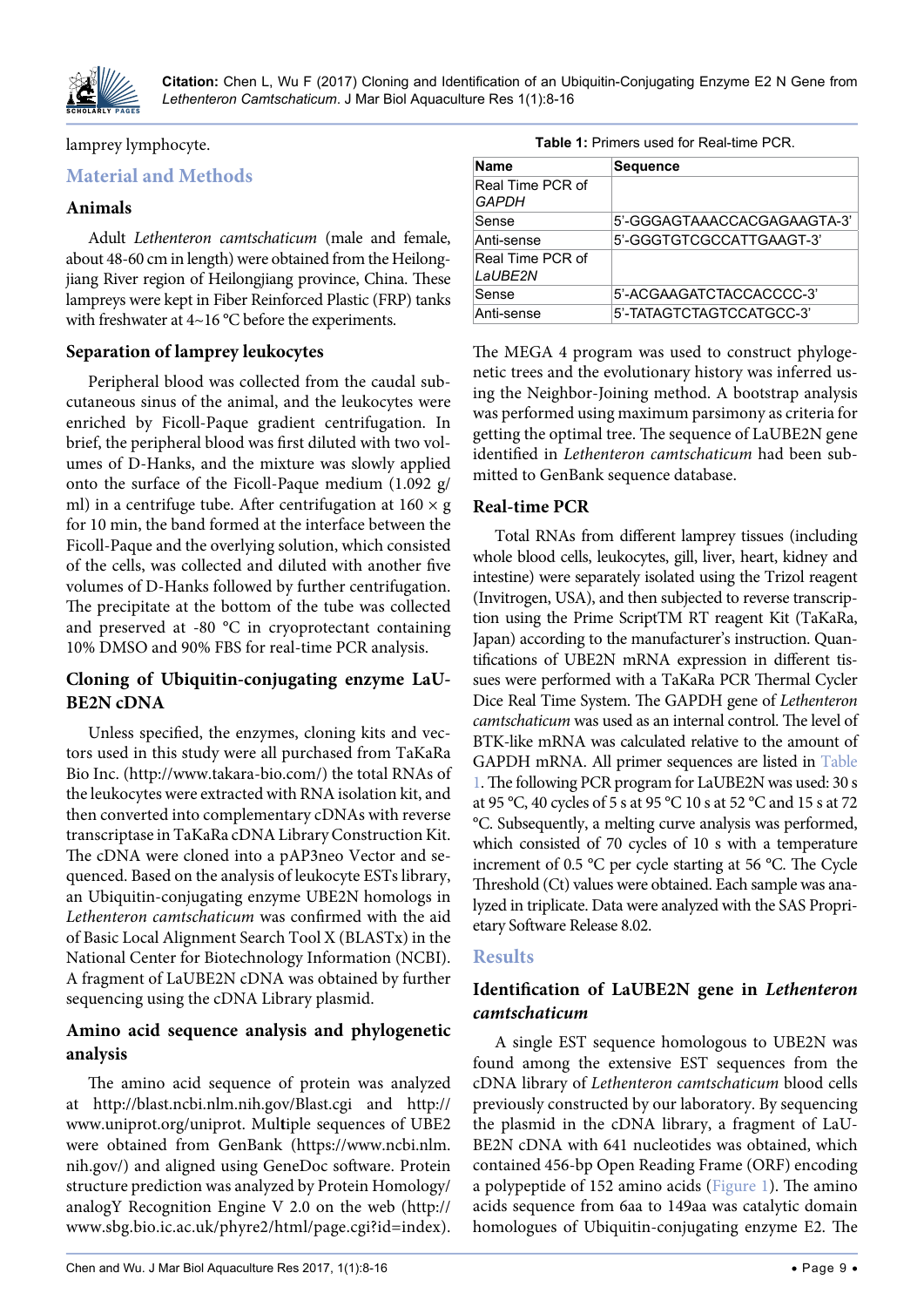

<span id="page-2-0"></span>Ĩ

**Citation:** Chen L, Wu F (2017) Cloning and Identification of an Ubiquitin-Conjugating Enzyme E2 N Gene from Lethenteron Camtschaticum. J Mar Biol Aquaculture Res 1(1):8-16

1gcggaaacgaggcgc 16 cgccatattgtagctgcgccctcgccgcctcctcctcctcctcct 61 ctcgctcctcctcctcctcttctcctcctccgcctcctcgccaag 106 atgaccggcctgcctcggcgcatcatcaaggagacgcagcggttg MTGLPRRIIKETQRL 151 ctggcggagccagtgccgggcatcaaggcggaaccggacgagagc LAEPVPGIKAEPDES 196 aacgctcggtatttccacgtggtgatcgcgggccccgccgattca NARYFHVVIAGPADS 241 cccttcgagggcggaacgttcaagctggagctcttcctgccggag PFEGGTFKLELFLPE 286 gagtacccgatggcgccgcccaaggttcgcttcatgacgaagatc EYPMAPPKVRFMTKI 331 taccaccccaacgtggataagctggggcgcatctgtctggacatc YHPNVDKLGRICLDI 376 ttaaaagacaagtggtccccggcgctgcagatccgcacggtgctg LKDKWSPALQIRTVL 421 ctgtcgatccaagcactgctgagcgcacccaatccggacgatccc LSIQALLSAPNPDDP 466 cttgctaacgacgtcgcagagcagtggaaggtcaacgaggcgcag LANDVAEQWKVNEAQ 511 gccatcgaaacggccagggcatggactagactatacgccatgaac AIETARAWTRLYAMN 556 aatatctaagtcaccaaaacatcgtcttcgccagcgtcaccacac N I \* 601 ttgaagaagcagattgcggtttaacaggaaagaaaaaaatattaa 646 ataagcacgtcgaggaaatcttaacagcagcaacagcagaatata 691 ttacaaaaacaacgacggcgactgcttacacgagagaggagtatt 736 tgcagcgcatcggtgttttctagtttgcgctaaaatcctcgtttg 781 cgggacactgcgcgcatcgcgcgatcgctcgtcggtctataactc 826 atcgccg **Figure 1:** Nucleotide and deduced amino acid sequences of LaUBE2N.

LaUBE2N cDNA sequences were submitted to GenBank database with the accession number KP203889.

The deduced amino acid sequence of LaUBE2N cDNA had high sequence identity with the UBE2Ns from other vertebrates (97% identity with *Homo sapiens*, 96% identity with *Ovis aries* and *Taeniopygia guttata* and 94% identity with *Danio rerio*) ([Figure 2](#page-3-0) and Supplementary [Table 1](#page-7-0)). The high conservation in amino acid sequence of the LaUBE2N protein implied that it had similar function with UBE2N proteins from other species.

Protein structure prediction on the web using the Phyre server showed that LaUBE2N fold featured a fivestrand antiparallel β sheet into which intercalates a helix to form a hydrophobic core. The hydrophobic core is flanked by an amino-terminal a helix and a carboxyl-terminal helix-loop-helix [\(Figure 3\)](#page-3-1).

## **Phylogenetic analysis of LaUBE2N cDNA**

Neighbour-Joining phylogenetic trees showed that LaUBE2N sequence was clustered into UBE2N group

## ([Figure 4\)](#page-4-0).

#### **Expression pattern of LaUBE2N in adult tissues**

The expression of the LaUBE2N gene in various *Lethenteron camtschaticum* tissues was examined using Real-time PCR. The level of LaUBE2N mRNA was highest in the leukocyte, while the rest of the tissues had much lower levels [\(Figure 5\)](#page-5-8).

#### **Discussion**

Lamprey and hagfish are surviving representatives of some of the most ancient cyclostomes, and are thought to have existed largely unchanged for more than 500 million years [[14](#page-6-1),[15\]](#page-6-2). Features studies of lamprey have provided information on the origin and evolution of hallmark vertebrate characteristics such as the neural crest, ectodermal placodes, and jaw. In addition, these eel-like fishes use Leucine-Rich-Repeat (LRR)-based receptors, called Variable Lymphocyte Receptors (VLRs) for antigen recognition instead of the Immunoglobulin (Ig) based receptors used by vertebrates, which provide insights into mechanisms of parallel evolution of adaptive immune response system [\[16-](#page-6-3)[18](#page-6-4)]. So, lamprey has been poised to become an evolutionary developmental model of choice. Here we report for the first time, the identification of a novel UBE2N gene in *Lethenteron camtschaticum*. The fragment of LaUBE2N cDNA was obtained from leukocytes cDNA library of *Lethenteron camtschaticum*. The deduced amino acid sequence of LaUBE2N showed a typical catalytic domain homologue of Ubiquitin-conjugating enzyme E2. it is well known that there are over 30 E2 enzymes in humans, which are broadly grouped into four classes, all of which have a core catalytic domain (containing the active site cysteine), and some of which have short N- and C-terminal amino acid extensions: class I enzymes consist of just the Catalytic Core Domain (UBC), class II possess a UBC and a C-terminal extension, class III possess a UBC and an N-terminal extension, and class IV possess a UBC and both Nand C-terminal extensions [\[19](#page-6-5)]. These extensions appear to be important for some subfamily function, including E2 distribution and protein-protein interactions. In addition, there are proteins with an E2-like structure that are devoid of catalytic activity, but which appear to assist in poly-ubiquitin chain formation. LaUBE2N has UBC domain and both N- and C-terminal extensions and belongs to class IV.

Sequence conservation within the catalytic core domain of the E2 superfamily is reflected in a common E2 folding motif [\[20](#page-6-6)-[22](#page-6-7)]. The hydrophobic core of UBE2N formed by a five-strand anti-parallel β sheet with a helix reflected shared requirements for binding El ternary complex. The helix-loop-helix is required for E3α bind-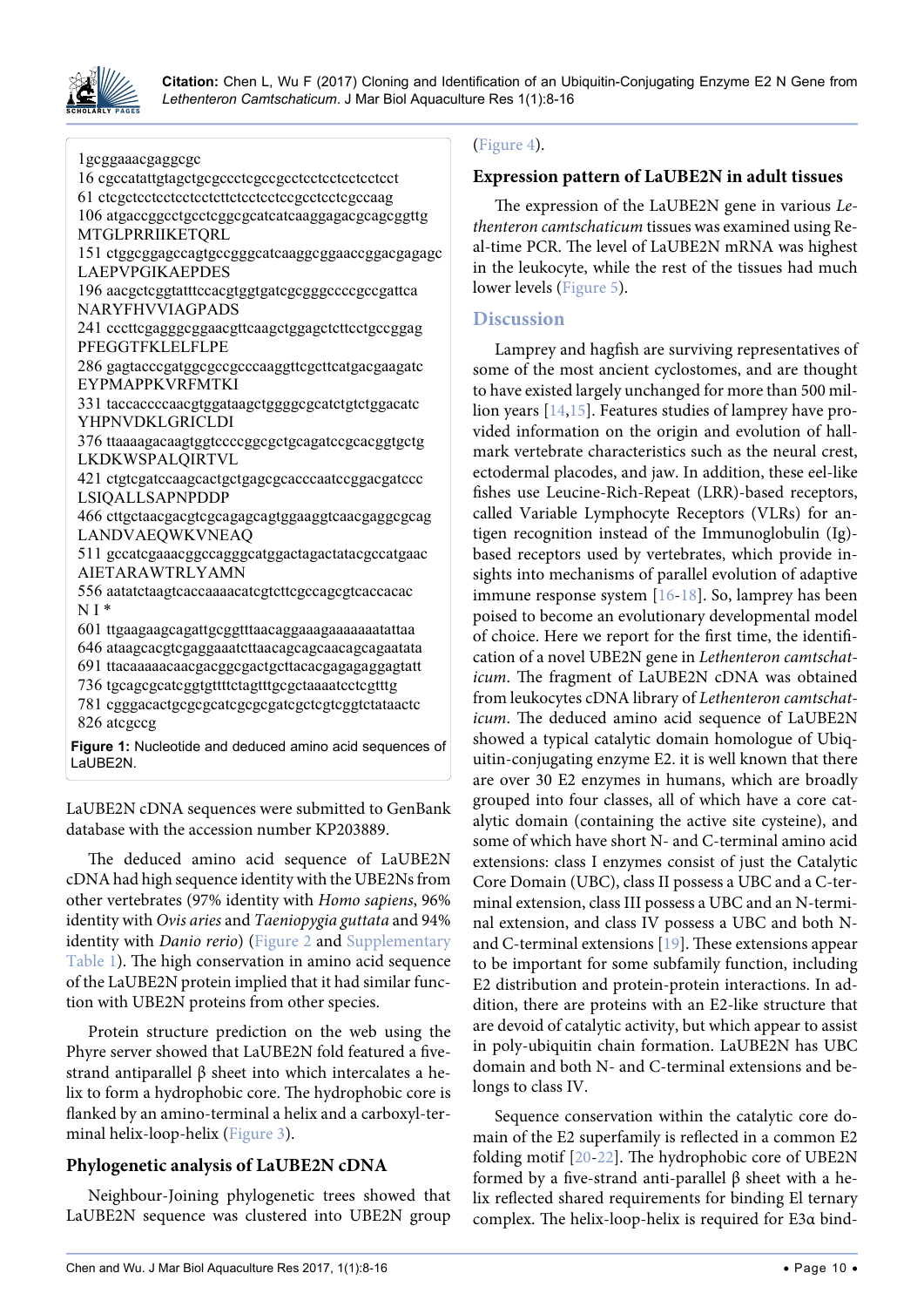

<span id="page-3-0"></span>

| Homo sapiens                         |   |                                                                                                                                                    | 20  |                   | 40  |                                                   | 60  |              |        | 80                      |    |
|--------------------------------------|---|----------------------------------------------------------------------------------------------------------------------------------------------------|-----|-------------------|-----|---------------------------------------------------|-----|--------------|--------|-------------------------|----|
| Ovis aries                           |   | MAGLPRRIIKETORLLAEPVPGIKAEPDESNARYFHVVIAGPODSPFEGGTFKLELFLPEEYPMAAPKVRFMTKIYHPNVD                                                                  |     |                   |     |                                                   |     |              |        |                         | 81 |
| Taeniopygia guttata                  |   | MAGLPRRIIKETORLLAEPIPGIKAEPDESNARYFHVVIAGPODSPFEGGTFKLELFLPEEYPMAAPKVRFMTKIYHPNVD                                                                  |     |                   |     |                                                   |     |              |        |                         | 81 |
| Python bivittatus                    |   | MAGLPRRIIRETORLLAEPVPGIKAEPDESNARYFHVVIAGPODSPFEGGTFKLELFLPEEYPMAAPKVRFMTKIYHPNVD                                                                  |     |                   |     |                                                   |     |              |        |                         | 81 |
| Octodon degus                        |   | MAGLPRRIIKETORLLAEPVPGIKAEPDESNARYFHVVIAGPODSPFEGGTFKLELFLPEEYPMAAPKVRFMTKIYHPNVD                                                                  |     |                   |     |                                                   |     |              |        |                         | 81 |
| Macaca fascicularis                  |   | MAGLPRRIIKETORLIVEPVPGIKAEPDESNARYFHVVIAGPODSPFEGGTFKLELFLPEEYPMAAPKVRFMTKIYHPNVD                                                                  |     |                   |     |                                                   |     |              |        |                         | 81 |
| Gallus gallus                        |   | MAGLPRRIIKETORLLAEPVPGIKAEPDESNARYFHVVIAGPODSPFEGGTFKLELFLPEEYPMAAPKVRFMTKIYHPNVD                                                                  |     |                   |     |                                                   |     |              |        |                         | 81 |
| <b>Bos Taurus</b>                    |   | MAGLPRRIIKETORLLAEPVPGIKAGPDESNARYFHVVIAGPODSPFEGGTFKLELFLPEEYPMAA                                                                                 |     |                   |     |                                                   |     |              |        | <b>IPKVRFMTKIYHPNVD</b> | 81 |
| Jaculus jaculus                      |   | MAGLPCRIIKETQRLLAEPVPGIKAEPDESNARYFHVVIAGPQDSPFEGGTFKLELFLPEEYPMAAPKVRFMTKIYHPNVD                                                                  |     |                   |     |                                                   |     |              |        |                         | 81 |
| Echinops telfairi                    |   | RRIIKETORLLAEPVPL<br>MAGLPI                                                                                                                        |     | IKAEPDESNARYFHVVI |     | <b>GGPODSPFEGGTFKLELFLPEEYPMAAPKVRFMTKIYHPNVD</b> |     |              |        |                         | 81 |
| Papio Anubis                         |   | AGLPRRIIKETOHLLAEPVPGIKAEPDESNARYFHVVIAGPODSPFEGGTFKLELFLPEEYPMA                                                                                   |     |                   |     |                                                   |     |              |        | PKVRFMTKIYHPNVD         | 81 |
| Danio rerio                          |   | MAGLERRIIKETÇOLLAEPVPGIKAEPDESNAHYFHVVIAGPQDSPFEGGTFKLELFLPEEYPMAAPKVRFMTKVYHPNVD                                                                  |     |                   |     |                                                   |     |              |        |                         | 81 |
| Erinaceus europaeus                  |   | MAGLPRRIIKETORLLAEPVPGIKAEPDEGNARYFHVVIAGPODSPFEGGTFKLELFLPEEYPMAAPKVRFMTKIYHPNVD                                                                  |     |                   |     |                                                   |     |              |        |                         | 81 |
| Nannospalax galili                   |   | AGLPRRIIKETQRLLAEPVPGIKAEPDESNARYFHVVIAGPQDSLFEGGTFKLELFLPEEYPMA                                                                                   |     |                   |     |                                                   |     |              |        | PKVRFMTKIYHPNVD         | 81 |
| Xenopus laevis                       |   | MAGLPRRIIKETOHLLAEPVPGIKAEPDESNARYFHVVIAGPODSPFEGGTFKLELFLPEEYPMAAPKVRFMTKIYHPNVD                                                                  |     |                   |     |                                                   |     |              |        |                         | 81 |
| Callithrix jacchus                   |   | MAGLPRRIIKETORLLAEPVPGIKAEPDENNARFFHVAIAGPODSPFEGGSFKLELFLPEEYPMAAPKVRFMTKIYHPNVD                                                                  |     |                   |     |                                                   |     |              |        |                         | 81 |
| Esox lucius                          |   | <b>AGLECRIIKETCHLLAEPVTGIKAEPDESNARYFHVVIAGPCDSPFEGGTFKLELFLPEEYPMAA</b>                                                                           |     |                   |     |                                                   |     |              |        | PKVRFLTKIYHPNVD         | 81 |
| Salmo salar                          |   | AGLPRRIIKETORLLAEPVPGIKAEPDEANARYFHVVISGPODSPFEGGTFKLELFLPEEYPMA                                                                                   |     |                   |     |                                                   |     |              |        | <b>PKVRFMTKIYHPNVD</b>  | 81 |
| Lethenteron camtschaticum            |   | MAGLPRRIIKETQRLMAEPVPGIKAEPDEGNARYFHVVIAGPQDSPFEGGTFKLELFLPEEYPTAAPKVRFMTKICHPNVD                                                                  |     |                   |     |                                                   |     |              |        |                         | 81 |
|                                      |   | IGLPRRIIKETORLLAEPVPGIKAEPDESNARYFHVVIAGPADSPFEGGTFKLELFLPEEYPMAFPKVRFMTKIYHPNVD                                                                   |     |                   |     |                                                   |     |              |        |                         | 81 |
|                                      |   | MaGLPrRII4ETQrL6aEP6pqIKAePDEsNAr5FHVvIaGPqDSpFEGG3FKLELFLPEEYFmAaPKVRF6TK6yHPNVD                                                                  |     |                   |     |                                                   |     |              |        |                         |    |
|                                      |   |                                                                                                                                                    |     |                   |     |                                                   |     |              |        |                         |    |
|                                      |   |                                                                                                                                                    |     |                   |     |                                                   |     |              |        |                         |    |
|                                      |   |                                                                                                                                                    | 100 |                   | 120 |                                                   | 140 |              |        |                         |    |
| Homo sapiens                         |   | KLGRICLDILKDKWSPALQIRTVLLSIQALLSAPNPDDPLANDVAEQWKTNEAQAIETARAWTRLYAMNNI                                                                            |     |                   |     |                                                   |     |              |        | 152<br>152              |    |
| Ovis aries                           | ÷ | KLGRICLDILKDKWSPALQIRTVLLSIQALLSAPNPDDPLANDVAEQWKTNEAQAIETARAWTRLYAMNNI                                                                            |     |                   |     |                                                   |     |              |        | 152                     |    |
| Taeniopygia guttata                  |   | KLGRICLDILKDKWSPALQIRTVLLSIQALLSAPNPDDPLANDVAEQWKTNEAQAIETARAWTRLYAMNNI                                                                            |     |                   |     |                                                   |     |              |        | 152                     |    |
| Python bivittatus                    |   | KLGRICLDILKDKWSPALQIRTVLLSIQALLSAPNPDDPLANDVAEQWKTNEVQAIETARAWTRLYAMNNI<br>KLGRICLDILKDKWSPALQIRTVLLSIQALLSAPNPDDPLANDVAEQWKTNEAQAIETARAWTRLYAMNNI |     |                   |     |                                                   |     |              |        | 152                     |    |
| Octodon degus                        |   | SGRICLDILKDKWSPALQIRTVLLSIQALLSAPNPDDPLANDVAEQWKTNEAQAIETARAWTRLYAMNNI                                                                             |     |                   |     |                                                   |     |              |        | 152                     |    |
| Macaca fascicularis<br>Gallus gallus |   | KLGRICLDILKDKWSPALQIRTVLLSIQALLSAPNPDDPLANDVAEQWKTNEAQAIETARAWTRLYAMNNI                                                                            |     |                   |     |                                                   |     |              |        | 152                     |    |
| <b>Bos Taurus</b>                    |   | KLGRICLDILKDKWSPALQIRTVLLSIQALLSAPNPDDPLANDVAEQWKTNEAQAIETARAWTRLYAMNNI                                                                            |     |                   |     |                                                   |     |              |        | 152                     |    |
| Jaculus jaculus                      |   | KLGRICLDILKDKWSPALQIRTVLLSIQALLSAPNPDDPLANDVAEQWKTNEAQAIETARAWTRLYAMNNI                                                                            |     |                   |     |                                                   |     |              |        | 152                     |    |
| Echinops telfairi                    |   | KLGRICLDILKDKWSPALQIFTILLSIQALLSAPNPDDPLANDVAEQWKTNEAQAIETARAWTRLYAMNNI                                                                            |     |                   |     |                                                   |     |              |        | 152                     |    |
| Papio Anubis                         |   | KLGRICLDILKDKWSPALQIRTVLLSIQALLSAPNPDDPLANDVAEQWKTNEAQAIETARAWTRLYAMNNI                                                                            |     |                   |     |                                                   |     |              |        | 152                     |    |
| Danio rerio                          |   | KLGRICLDILKDKWSPALQIRTVLLSIQALLSAPNPDDPLANDVAEQWKTNEAQAIETARTWTRLYA                                                                                |     |                   |     |                                                   |     |              | GNNTEV | 154                     |    |
| Erinaceus europaeus                  |   | KLGRICLDILKDKWSPALQIRTVLLSIQALLSAPNPDNPLANDVAEQWKTNEAQAIETATAWTRLYAMNNI                                                                            |     |                   |     |                                                   |     |              |        | 152                     |    |
| Nannospalax galili                   |   | KLGRICLDILKDKWFPALQIRTVLLSIQALLSAPNPDDPLANDVAEQWKTNEAQAIETARAWTRLYATNNI                                                                            |     |                   |     |                                                   |     |              |        | 152                     |    |
| Xenopus laevis                       |   | KLGRICLDILKDKWSPALQIRTVLLSIQALLSAPNPDDPLANDVAEQWKTNEAQAIETARAWTRLYALNNM                                                                            |     |                   |     |                                                   |     |              |        | 152                     |    |
| Callithrix jacchus                   |   | GRICLDILKDKWSPALQIRTVLLSIQALLSAPNPDDPLANDVAEQWKTNEAQAIETARAWTRLYAMNNI                                                                              |     |                   |     |                                                   |     |              |        | 152                     |    |
| Esox lucius                          |   | KLGRICLDILKDKWEPALQIRTVLLSIQALLSAPNPDDPLANDVAEQWKSNEAQAIETAR                                                                                       |     |                   |     |                                                   |     | WTRLYACNNIEW |        | 154                     |    |
| Salmo salar                          | ÷ | KLGRICLDILKDKWSPALQIRTVLLSIQALLSAPNPDDPLANDVAEQWKSNEAQAIETARTWTRLYAQNNIEV                                                                          |     |                   |     |                                                   |     |              |        | 154                     |    |
| Lethenteron camtschaticum            |   | KLGRICLDILKDKWSPALOIRTVLLSIOALLSAPNPDDPLANDVAEOWKWNEAOAIETARAWTRLYAMNNI<br>KLGRICLDILKDKWSPALQIrT6LLSIQALLSAPNPD1PLANDVAEQWK NEaQAIETAraWTRLYA NN6 |     |                   |     |                                                   |     |              |        | 152                     |    |

**Figure 2:** Sequence alignment of UBE2N protein from various species. The sequence used in alignment analysis is indicated, as follows: *Homo sapiens* (NP\_003330), *Danio rerio* (NP\_957253), *Oreochromis niloticus* (XP\_003451814), *Salmo salar* (ACM08707), *Takifugu rubripes* (XP\_003970157), *Esox luciu*s (ACO13579), *Ictalurus furcatus* (ADO27985), *Sus scrofa* (NP\_001072141), *Astyanax mexicanus* (XP\_007245670), *Cricetulus griseus* (XP\_007646064), *Cavia porcellus* (XP\_005004098), *Xiphophorus maculatus* (XP\_005811316*), Oryzias latipes (*XP\_004082832), *Osmerus mordax* (ACO09151), *Stegastes partitus (*XP\_008296508), *Nomascus leucogenys* (XP\_003266503), *Lepisosteus oculatus* (XP\_006629867), *Heterocephalus glaber* (XP\_004883764) and LaUBE2N (KP203889).

<span id="page-3-1"></span>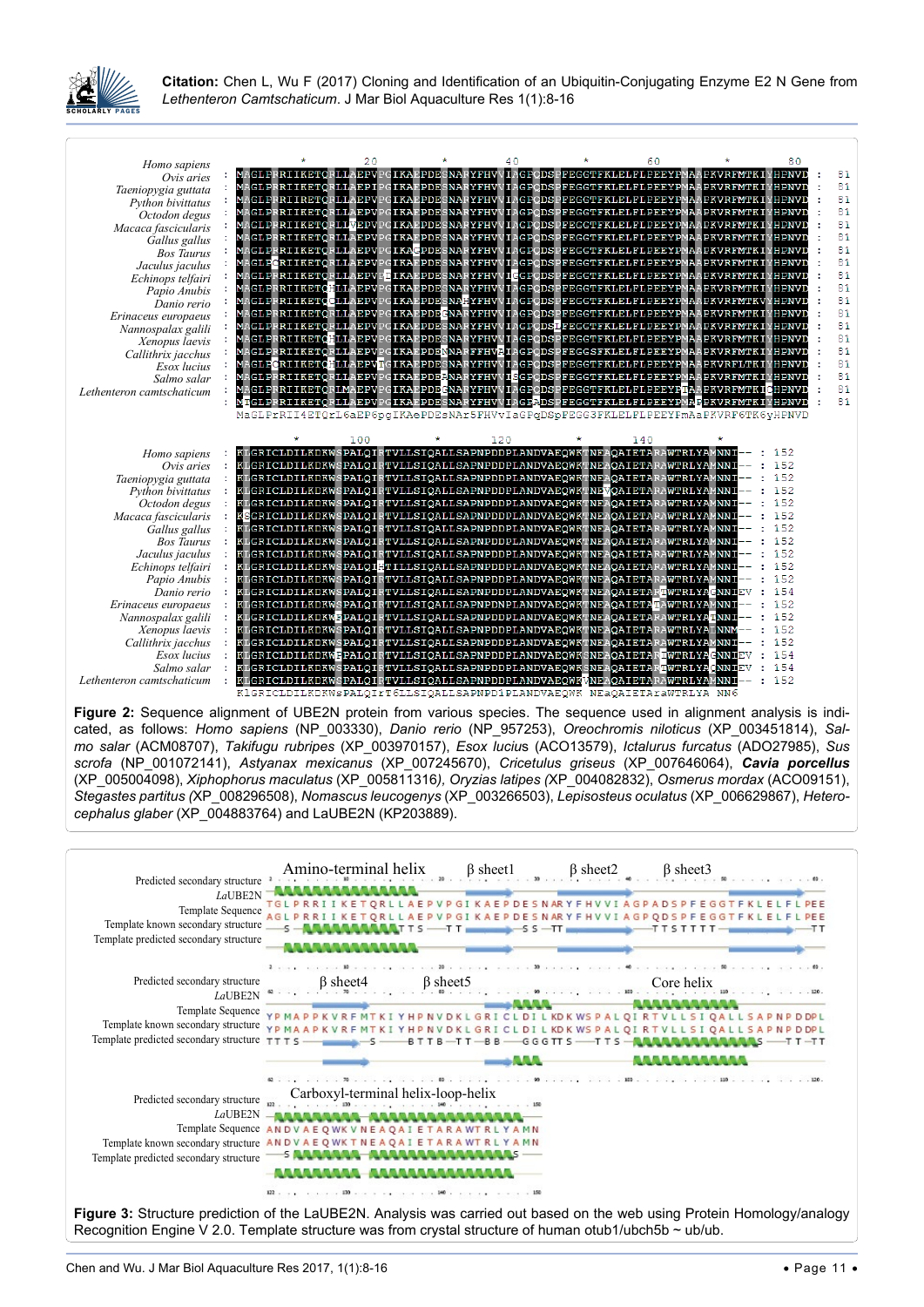

<span id="page-4-0"></span>Ĩ

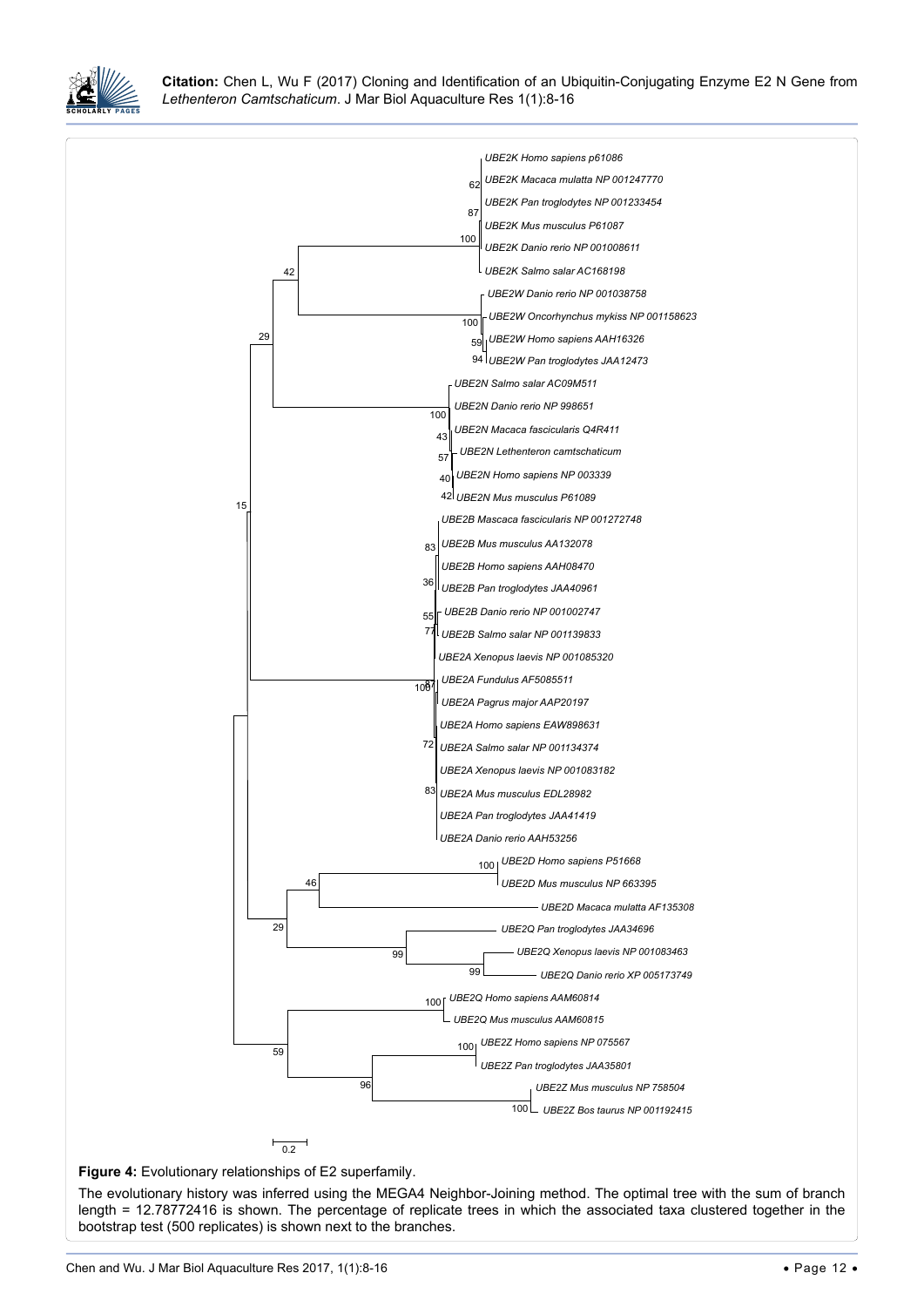<span id="page-5-8"></span>

**Figure 5:** The expression of LaUBE2N was measured by Real-time PCR. mRNA level of LaUBE2N is expressed as fold relative to GAPDH mRNA level. The relative expression of LaUBE2N mRNA in tissues versus heart was calculated using 2-∆∆CT, in which ∆Ct = Ct (LC1qC)-Ct (GAPDH), ∆∆CT = ∆Ct (Various tissue)-∆Ct (Heart). All tissues samples were performed in triplicates.  $*P < 0.01$ , n = 3.

ing and that the triad serves to anchor this segment to the hydrophobic core. Though, the El and E3α of lamprey were not reported by now.

To further analyze the relationship between *Lethenteron camtschaticum* UBE2N protein and UBE2Ns from other species, a phylogenetic tree was constructed, and the result of which suggested that the ancestor of UBE2N was present from agnatha vertebral animals to mammal. The similar structure between *Lethenteron camtschaticum* UBE2N protein and mammal UBE2Ns suggested that they may have similar functions. In addition, the amino acids sequence of LaUBE2N protein has higher homology with those of other species.

*Lethenteron camtschaticum* UBE2N gene was expressed in various tissues, yielding the highest expression in the leukocytes, the lowest expression in the kidney, heat, intestine, whole blood, muscle, skin and liver, which implied that LaUBE2N play a key role in leukocytes.

In conclusion, we identified a member of the Ubiquitin-conjugating enzyme 2 in lamprey, named LaUBE2N, which is of typical features of catalytic domain homologue of Ubiquitin-conjugating enzyme E2 proteins. It was expressed in various tissues including leukocytes, muscle, gill, heart, skin, intestine and liver. About the exact function of LaUBE2N need to be further studied.

#### **Acknowledgements**

This work was supported by grants from doctor initial foundation of Guangdong Medical College (No. XB1362) and Postdoctoral Science Foundation of China (No. 2013M530384).

#### **References**

- <span id="page-5-0"></span>1. [Glickman MH, Ciechanover A \(2002\) The ubiquitin-protea](https://www.ncbi.nlm.nih.gov/pubmed/11917093)[some proteolytic pathway: destruction for the sake of con](https://www.ncbi.nlm.nih.gov/pubmed/11917093)[struction. Physiol Rev 82: 373-428.](https://www.ncbi.nlm.nih.gov/pubmed/11917093)
- 2. [Hershko A, Ciechanover A \(1998\) The ubiquitin system.](https://www.ncbi.nlm.nih.gov/pubmed/9759494)  [Annu Rev Biochem 67: 425-479.](https://www.ncbi.nlm.nih.gov/pubmed/9759494)
- <span id="page-5-1"></span>3. Roos-Mattjus, P Sistonen L (2004) The ubiquitin-proteasome pathway. Annu Rev Med 36: 285-295.
- <span id="page-5-2"></span>4. [Slotman JA, da Silva Almeida AC, Hassink GC, et al. \(2012\)](http://www.jbc.org/content/287/19/15533.full)  [Ubc13 and COOH terminus of Hsp70-interacting protein](http://www.jbc.org/content/287/19/15533.full)  [\(CHIP\) are required for growth hormone receptor endocy](http://www.jbc.org/content/287/19/15533.full)[tosis. Journal of Biological Chemistry](http://www.jbc.org/content/287/19/15533.full) 287: 15533-15543.
- <span id="page-5-3"></span>5. [Zhang M, Windheim M, Roe SM, et al. \(2005\) Chaperoned](https://www.ncbi.nlm.nih.gov/pubmed/16307917)  [ubiquitylation--crystal structures of the CHIP U box E3 ubiq](https://www.ncbi.nlm.nih.gov/pubmed/16307917)[uitin ligase and a CHIP-Ubc13-Uev1a complex. Mol Cell](https://www.ncbi.nlm.nih.gov/pubmed/16307917)  [20: 525-538.](https://www.ncbi.nlm.nih.gov/pubmed/16307917)
- <span id="page-5-4"></span>6. [Campbell SJ, Edwards RA, Leung CC, et al. \(2012\) Mo](http://www.jbc.org/content/287/28/23900.full)[lecular insights into the function of RING finger \(RNF\)-con](http://www.jbc.org/content/287/28/23900.full)[taining proteins hRNF8 and hRNF168 in Ubc13/Mms2-de](http://www.jbc.org/content/287/28/23900.full)[pendent ubiquitylation. Journal of](http://www.jbc.org/content/287/28/23900.full) Biological Chemistry 287: [23900-23910.](http://www.jbc.org/content/287/28/23900.full)
- <span id="page-5-5"></span>7. [Motegi A, Liaw HJ, Lee KY, et al. \(2008\) Polyubiquitination](https://www.ncbi.nlm.nih.gov/pubmed/18719106)  [of proliferating cell nuclear antigen by HLTF and SHPRH](https://www.ncbi.nlm.nih.gov/pubmed/18719106)  [prevents genomic instability from stalled replication forks.](https://www.ncbi.nlm.nih.gov/pubmed/18719106)  [Proc Natl Acad Sci US A 105: 12411-12416.](https://www.ncbi.nlm.nih.gov/pubmed/18719106)
- 8. [Motegi A, Sood R, Moinova H, et al. \(2006\) Human SHPRH](https://www.ncbi.nlm.nih.gov/pmc/articles/PMC2064669/)  [suppresses genomic instability through proliferating cell nu](https://www.ncbi.nlm.nih.gov/pmc/articles/PMC2064669/)[clear antigen polyubiquitination. J Cell Biol 175: 703-708.](https://www.ncbi.nlm.nih.gov/pmc/articles/PMC2064669/)
- <span id="page-5-6"></span>9. [Unk I, Hajdu I, Fatyol K, et al. \(2006\) Human SHPRH is a](https://www.ncbi.nlm.nih.gov/pubmed/17108083)  [ubiquitin ligase for Mms2-Ubc13-dependent polyubiquityla](https://www.ncbi.nlm.nih.gov/pubmed/17108083)[tion of proliferating cell nuclear antigen. Proc Natl Acad Sci](https://www.ncbi.nlm.nih.gov/pubmed/17108083)  [USA 103: 18107-18112.](https://www.ncbi.nlm.nih.gov/pubmed/17108083)
- <span id="page-5-7"></span>10. [Juang YC, Landry MC, Sanches M, et al. \(2012\) OTUB1](https://www.ncbi.nlm.nih.gov/pubmed/22325355)  [co-opts Lys48-linked ubiquitin recognition to suppress E2](https://www.ncbi.nlm.nih.gov/pubmed/22325355)  [enzyme function. Mol Cell 45: 384-397.](https://www.ncbi.nlm.nih.gov/pubmed/22325355)
- 11. [Nakada S, Tai I, Panier S, et al. \(2010\) Non-canonical inhi](https://www.ncbi.nlm.nih.gov/pubmed/20725033)-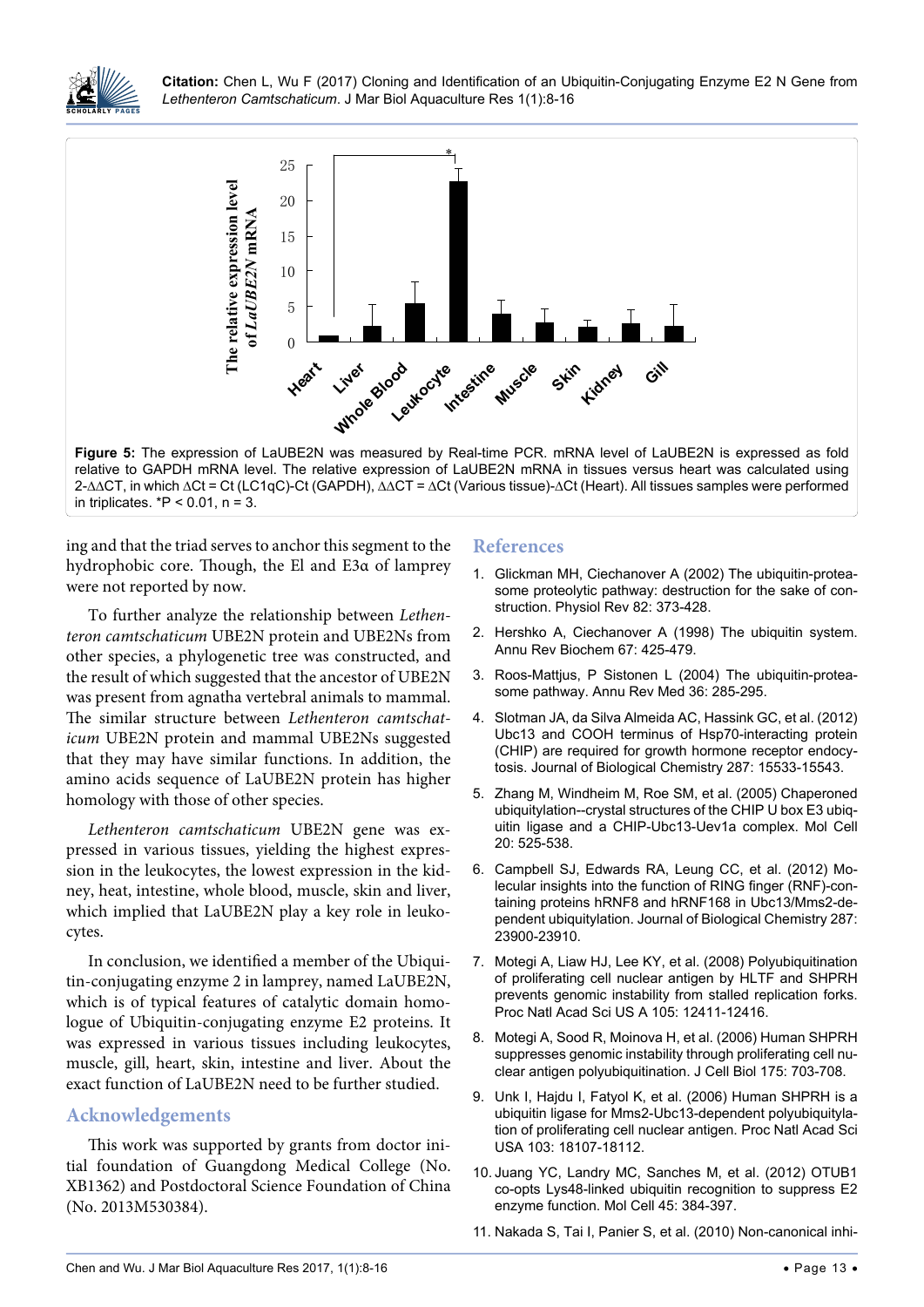

[bition of DNA damage-dependent ubiquitination by OTUB1.](https://www.ncbi.nlm.nih.gov/pubmed/20725033)  [Nature 466: 941-946.](https://www.ncbi.nlm.nih.gov/pubmed/20725033)

- 12. [Wiener R, DiBello AT, Lombardi PM, et al. \(2013\) E2 ubiq](https://www.nature.com/articles/nsmb.2655)[uitin-conjugating enzymes regulate the deubiquitinating ac](https://www.nature.com/articles/nsmb.2655)tivity of OTUB1. Nature [Structural & Molecular Biology](https://www.nature.com/articles/nsmb.2655) 20: [1033-1039.](https://www.nature.com/articles/nsmb.2655)
- <span id="page-6-0"></span>13. [Wiener R, Zhang X, Wang T, et al. \(2012\) The mechanism](https://www.ncbi.nlm.nih.gov/pubmed/22367539)  [of OTUB1-mediated inhibition of ubiquitination. Nature 483:](https://www.ncbi.nlm.nih.gov/pubmed/22367539)  [618-622.](https://www.ncbi.nlm.nih.gov/pubmed/22367539)
- <span id="page-6-1"></span>14. [Nikitina N, Bronner-Fraser M, Sauka-Spengler T \(2009\) The](http://cshprotocols.cshlp.org/content/2009/1/pdb.emo113.abstract)  [sea lamprey Petromyzon marinus: a model for evolutionary](http://cshprotocols.cshlp.org/content/2009/1/pdb.emo113.abstract)  [and developmental biology. Cold Spring](http://cshprotocols.cshlp.org/content/2009/1/pdb.emo113.abstract) Harb Protoc 1.
- <span id="page-6-2"></span>15. [Pancer Z, Saha NR, Kasamatsu J, et al. \(2005\) Variable](https://www.ncbi.nlm.nih.gov/pubmed/15964979)  [lymphocyte receptors in hagfish. Proc Natl Acad Sci USA](https://www.ncbi.nlm.nih.gov/pubmed/15964979)  [102: 9224-9229.](https://www.ncbi.nlm.nih.gov/pubmed/15964979)
- <span id="page-6-3"></span>16. [Alder MN, Rogozin IB, Iyer LM, et al. \(2005\) Diversity and](https://www.ncbi.nlm.nih.gov/pubmed/16373579)  [function of adaptive immune receptors in a jawless verte](https://www.ncbi.nlm.nih.gov/pubmed/16373579)[brate. Science 310: 1970-1973.](https://www.ncbi.nlm.nih.gov/pubmed/16373579)
- 17. [Pancer Z, Amemiya CT, Ehrhardt GR, et al. \(2004\) Somatic](https://www.ncbi.nlm.nih.gov/pubmed/15241406)

[diversification of variable lymphocyte receptors in the agna](https://www.ncbi.nlm.nih.gov/pubmed/15241406)[than sea lamprey. Nature 430: 174-180.](https://www.ncbi.nlm.nih.gov/pubmed/15241406)

- <span id="page-6-4"></span>18. [Velikovsky CA, Deng L, Tasumi S, et al. \(2009\) Structure of a](https://www.nature.com/articles/nsmb.1619)  [lamprey variable lymphocyte receptor in complex with a protein](https://www.nature.com/articles/nsmb.1619)  antigen. Nature [Structural & Molecular Biology](https://www.nature.com/articles/nsmb.1619) 16: 725-730.
- <span id="page-6-5"></span>19. [Van Wij SJ, Timmers HT \(2010\) The family of ubiquitin-con](https://www.ncbi.nlm.nih.gov/pubmed/19940261)[jugating enzymes \(E2s\): deciding between life and death of](https://www.ncbi.nlm.nih.gov/pubmed/19940261)  [proteins. FASEB J 24: 981-993.](https://www.ncbi.nlm.nih.gov/pubmed/19940261)
- <span id="page-6-6"></span>20. [Cook WJ, Jeffrey LC, Sullivan ML, et al. \(1992\) Three-di](http://www.jbc.org/content/267/21/15116.short)[mensional structure of a ubiquitin-conjugating enzyme](http://www.jbc.org/content/267/21/15116.short)  (E2). Journal of [Biological Chemistry](http://www.jbc.org/content/267/21/15116.short) 267: 15116-15121.
- 21. [Cook WJ, Jeffrey LC, Xu Y, et al. \(1993\) Tertiary structures](https://www.ncbi.nlm.nih.gov/labs/articles/8268156/)  [of class I ubiquitin-conjugating enzymes are highly con](https://www.ncbi.nlm.nih.gov/labs/articles/8268156/)[served: crystal structure of yeast Ubc4. Biochemistry 32:](https://www.ncbi.nlm.nih.gov/labs/articles/8268156/)  [13809-13817.](https://www.ncbi.nlm.nih.gov/labs/articles/8268156/)
- <span id="page-6-7"></span>22. [Cook WJ, Martin PD, Edwards BF, et al. \(1997\) Crystal](http://pubs.acs.org/doi/abs/10.1021/bi962639e)  [structure of a class I ubiquitin conjugating enzyme \(Ubc7\)](http://pubs.acs.org/doi/abs/10.1021/bi962639e)  [from Saccharomyces cerevisiae at 2.9 angstroms resolu](http://pubs.acs.org/doi/abs/10.1021/bi962639e)[tion. Biochemistry 36: 1621-1627.](http://pubs.acs.org/doi/abs/10.1021/bi962639e)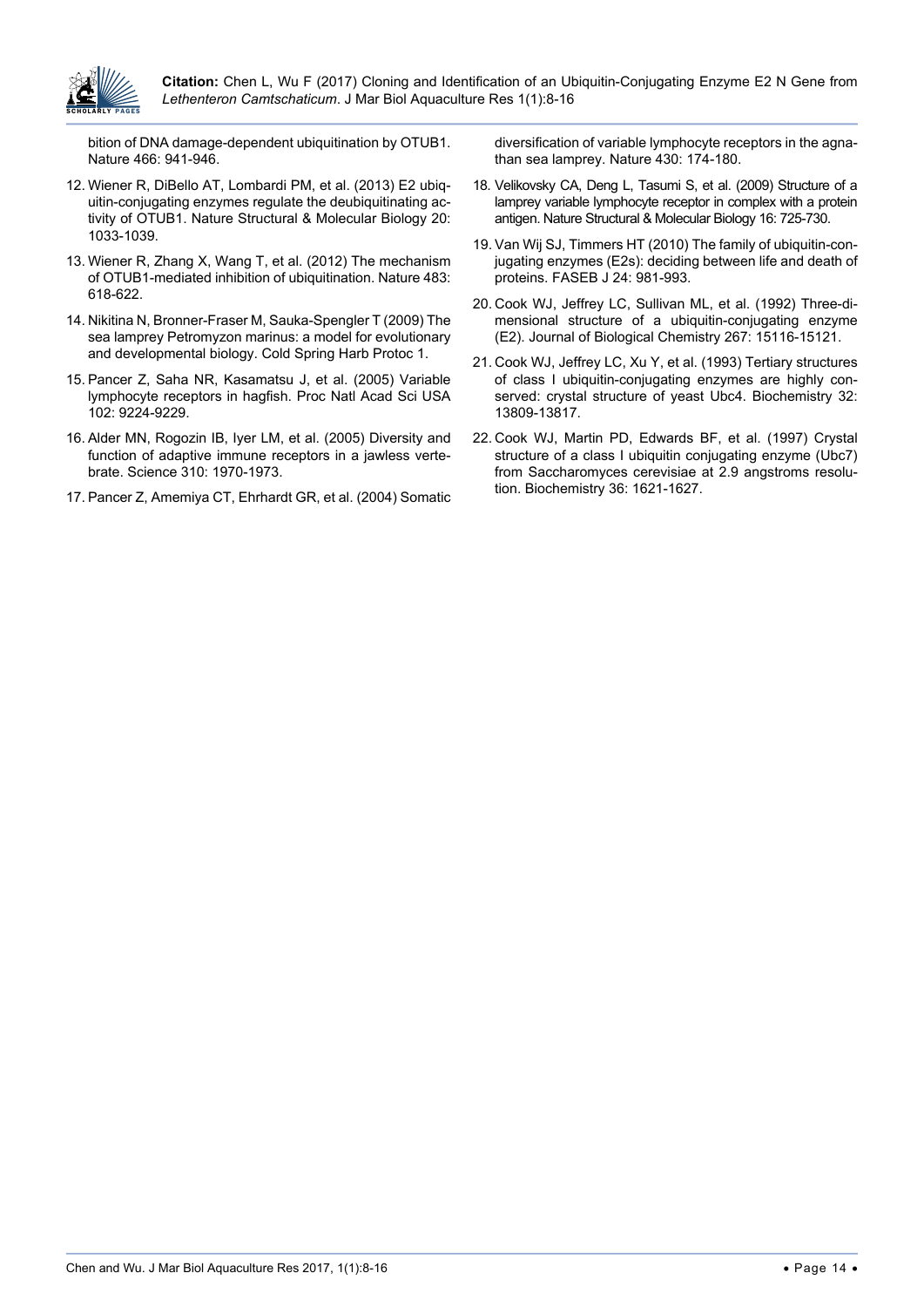

<span id="page-7-0"></span>**Supplementary Table 1:** Statistics describing of the relationships between pairs of UBE2N amino acid sequences.

|                                                         |                         | Homo sapiens | aries<br>Ovis | guttata<br>Taeniopygia | Python bivittatus | Octodon degus  | fascicularis<br>Macaca | gallus<br>Gallus | Bos taurus | Jaculus jaculus | Echinops telfairi | anubis<br>Papio         | Danio rerio            | Erinaceus europaeus | Nannospalax galili            | Xenopus laevis     | Callithrix jacchus | Esox lucius | Salmo salar | camtschaticum<br>Lethenteron |
|---------------------------------------------------------|-------------------------|--------------|---------------|------------------------|-------------------|----------------|------------------------|------------------|------------|-----------------|-------------------|-------------------------|------------------------|---------------------|-------------------------------|--------------------|--------------------|-------------|-------------|------------------------------|
|                                                         | 1                       | 152          | 99%           | 99%                    | 99%               | 99%            | 99%                    | 99%              | 99%        | 98%             | 98%               | 98%                     |                        | 96% 98% 98%         |                               | 96% 97%            |                    | 94%         | 94%         | 97%                          |
| Homo<br>sapiens                                         | 2 0                     |              | 100%          | 100%                   | 99%               | 99%            | 99%                    | 99%              | 99%        | 98%             | 98%               |                         |                        |                     | 98% 96% 98% 98%               | 99% 98%            |                    | 96%         | 95%         | 97%                          |
|                                                         | 3 0                     |              | 0%            | 0%                     | 0%                | 0%             | 0%                     | 0%               | 0%         | 0%              | 0%                | 0%                      | 1%                     | 0%                  | 0%                            | 0%                 | 0%                 | 1%          | 1%          | 0%                           |
|                                                         | 1                       | 151          | 152           | 98%                    | 98%               | 98%            | 98%                    | 98%              | 98%        | 98%             | 97%               | 97%                     | 96% 97%                |                     | 97%                           | 95% 96%            |                    | 94%         | 93%         | 96%                          |
| Ovis aries                                              | 2                       | 152 0        |               | 100%                   | 99%               | 99%            | 99%                    | 99%              | 99%        | 98%             | 98%               | 98%                     | 96% 98% 98%            |                     |                               | 99% 98%            |                    | 96%         | 95%         | 97%                          |
|                                                         | 3                       | 10           | 0             | 0%                     | 0%                | 0%             | 0%                     | 0%               | 0%         | 0%              | 0%                | 0%                      | 1%                     | 0%                  | 0%                            | 0%                 | 0%                 | 1%          | 1%          | 0%                           |
|                                                         | 1                       | 151          | 150           | 152                    | 98%               | 98%            | 98%                    | 98%              | 98%        | 98%             | 97%               | 97%                     |                        | 96% 97%             | 97%                           | 95% 96%            |                    | 94%         | 93%         | 96%                          |
| Taeniopygia<br>guttata                                  | $\overline{\mathbf{c}}$ | 152          | 152           | 0                      | 99%               | 99%            | 99%                    | 99%              | 99%        | 98%             | 98%               | 98%                     | 96% 98% 98%            |                     |                               | 99% 98%            |                    | 96%         | 95%         | 97%                          |
|                                                         | 3                       | 0            | 0             | 0                      | 0%                | 0%             | 0%                     | 0%               | 0%         | 0%              | 0%                | 0%                      | 1%                     | 0%                  | 0%                            | 0%                 | 0%                 | 1%          | 1%          | 0%                           |
| Python                                                  | 1<br>$\overline{2}$     | 151<br> 151  | 150<br>151    | 150<br>151             | 152<br>0          | 98%<br>98%     | 98%<br>98%             | 98%<br>98%       | 98%<br>98% | 98%<br>98%      | 97%<br>98%        | 97%<br>98%              | 96% 97%<br>96% 98% 97% |                     | 97%                           | 95% 96%<br>98% 97% |                    | 94%<br>96%  | 93%<br>94%  | 96%<br>96%                   |
| bivittatus                                              |                         |              |               |                        |                   |                |                        |                  |            |                 |                   |                         |                        |                     |                               |                    |                    |             |             |                              |
|                                                         | 3 0                     |              | 0             | 0                      | 0                 | 0%             | 0%                     | 0%               | 0%         | 0%              | 0%                | 0%                      | 1%                     | 0%                  | 0%                            | 0%                 | 0%                 | 1%          | 1%          | 0%                           |
| Octodon                                                 | 1                       | 151<br>2 151 | 150<br>151    | 150<br>151             | 150<br>150        | 152<br>0       | 98%<br>98%             | 98%<br>98%       | 98%<br>98% | 98%<br>98%      | 97%<br>98%        | 97%<br>98% 96% 98% 97%  | 96% 97% 97%            |                     |                               | 95% 96%<br>98% 97% |                    | 94%<br>96%  | 93%<br>94%  | 96%<br>96%                   |
| degus                                                   | 3 0                     |              | 0             | 0                      | 0                 | 0              | 0%                     | 0%               | 0%         | 0%              | 0%                | 0%                      | 1%                     | 0%                  | 0%                            | 0%                 | 0%                 | 1%          | 1%          | 0%                           |
|                                                         | 1                       | 151          | 150           | 150                    | 150               | 150            | 152                    | 98%              | 98%        | 98%             | 97%               | 97%                     |                        |                     | 96% 97% 97%                   | 95% 96%            |                    | 94%         | 93%         | 96%                          |
| Macaca<br>fascicularis                                  |                         | 2 151        | 151           | 151                    | 150               | 150            | 0                      | 98%              | 98%        | 98%             | 98%               | 98% 96% 98% 97%         |                        |                     |                               | 98% 97%            |                    | 96%         | 94%         | 96%                          |
|                                                         | 3 0                     |              | 0             | 0                      | 0                 | 0              | 0                      | 0%               | 0%         | 0%              | 0%                | 0%                      | 1%                     | 0%                  | 0%                            | 0%                 | 0%                 | 1%          | 1%          | 0%                           |
|                                                         | 1                       | 151          | 150           | 150                    | 150               | 150            | 150                    | 152              | 98%        | 98%             | 97%               | 97%                     | 96% 97% 97%            |                     |                               | 95% 96%            |                    | 94%         | 93%         | 96%                          |
| Gallus gallus 2 151 151                                 |                         |              |               | 151                    | 150               | 150            | 150                    | 0                | 98%        | 98%             | 98%               | 98% 96% 98% 97% 98% 97% |                        |                     |                               |                    |                    | 96%         | 94%         | 96%                          |
|                                                         | 3 0                     |              | 0             | 0                      | 0                 | 0              | 0                      | 0                | 0%         | 0%              | 0%                | 0%                      | 1%                     | 0%                  | 0%                            | 0%                 | 0%                 | 1%          | 1%          | 0%                           |
|                                                         | 1                       | 151          | 150           | 150                    | 150               | 150            | 150                    | 150              | 152        | 98%             | 97%               | 97% 96% 97% 97% 95% 98% |                        |                     |                               |                    |                    | 94%         | 93%         | 96%                          |
| Bos taurus                                              |                         | 2 151 151    |               | 151                    | 150               | 150            | 150                    | 150              | 0          | 98%             | 98%               | 98% 96% 98% 97% 98% 98% |                        |                     |                               |                    |                    | 96%         | 94%         | 96%                          |
|                                                         | 3 0                     |              | 0             | 0                      | 0                 | 0              | 0                      | 0                | 0          | 0%              | 0%                | 0%                      | 1%                     | 0%                  | 0%                            | 0%                 | 0%                 | 1%          | 1%          | 0%                           |
|                                                         | 1                       | 150 149      |               | 149                    | 149               | 149            | 149                    | 149              | 149        | 152             | 96%               | 96% 95% 96% 96% 94% 96% |                        |                     |                               |                    |                    | 94%         | 92%         | 96%                          |
| Jaculus<br>jaculus                                      |                         | 2 150 150    |               | 150                    | 149               | 149            | 149                    | 149              | 149        | 0               | 97%               | 97% 95% 97% 96% 98% 96% |                        |                     |                               |                    |                    | 95%         | 94%         | 96%                          |
|                                                         | 3 0<br>1                | 149 148      | 0             | 0<br>148               | 0<br>148          | 0<br>148       | 0<br>148               | 0<br>148         | 0<br>148   | 0<br>147        | 0%<br>152         | 0%                      | $1\%$                  | 0%                  | 0%<br>96% 94% 96% 97% 94% 96% | 0%                 | 0%                 | 1%<br>92%   | 1%<br>92%   | 0%<br>95%                    |
| Echinops                                                |                         | 2 150 150    |               | 150                    | 149               | 149            | 149                    | 149              | 149        | 148             | 0                 |                         |                        |                     | 98% 95% 97% 98% 98% 98%       |                    |                    | 95%         | 94%         | 96%                          |
| telfairi                                                | 3 0                     |              | 0             | 0                      | 0                 | 0              | 0                      | 0                | 0          | 0               | 0                 | 0%                      | 1%                     | 0%                  | $0\%$                         | 0%                 | 0%                 | 1%          | 1%          | 0%                           |
|                                                         |                         | 1 149 148    |               | 148                    | 148               | 148            | 148                    | 148              | 148        | 147             | 147               | 152                     |                        |                     | 94% 96% 96% 94% 96%           |                    |                    | 92%         | 92%         | 95%                          |
| Papio anubis 2 150 150                                  |                         |              |               | 150                    | 149               | 149            | 149                    | 149              | 149        | 148             | 149               | 0                       |                        |                     | 95% 97% 97%                   |                    | 98% 97%            | 95%         | 94%         | 96%                          |
|                                                         | 3 0                     |              | 0             | 0                      | 0                 | 0              | 0                      | 0                | 0          | 0               | 0                 | 0                       | 1%                     | 0%                  | 0%                            | 0%                 | 0%                 | 1%          | 1%          | 0%                           |
|                                                         | 1                       | 149 148      |               | 148                    | 148               | 148            | 148                    | 148              | 148        | 147             | 146               | 146                     | 154                    |                     | 94% 95%                       | 94% 94%            |                    | 96%         | 96%         | 94%                          |
| Danio rerio                                             |                         | 2 149 149    |               | 149                    | 148               | 148            | 148                    | 148              | 148        | 147             | 147               | 147                     | 0                      |                     |                               |                    | 95% 95% 96% 94%    | 98%         | 98%         | 94%                          |
|                                                         | 3 2                     |              | 2             | 2                      | 2                 | $\overline{2}$ | $\overline{2}$         | 2                | 2          | 2               | $\overline{c}$    | 2                       | 0                      | 1%                  | 1%                            | $1\%$              | 1%                 | 0%          | 0%          | $1\%$                        |
| Chen and Wu. J Mar Biol Aquaculture Res 2017, 1(1):8-16 |                         |              |               |                        |                   |                |                        |                  |            |                 |                   |                         |                        |                     |                               |                    |                    |             |             | $\bullet$ Page 15 $\bullet$  |